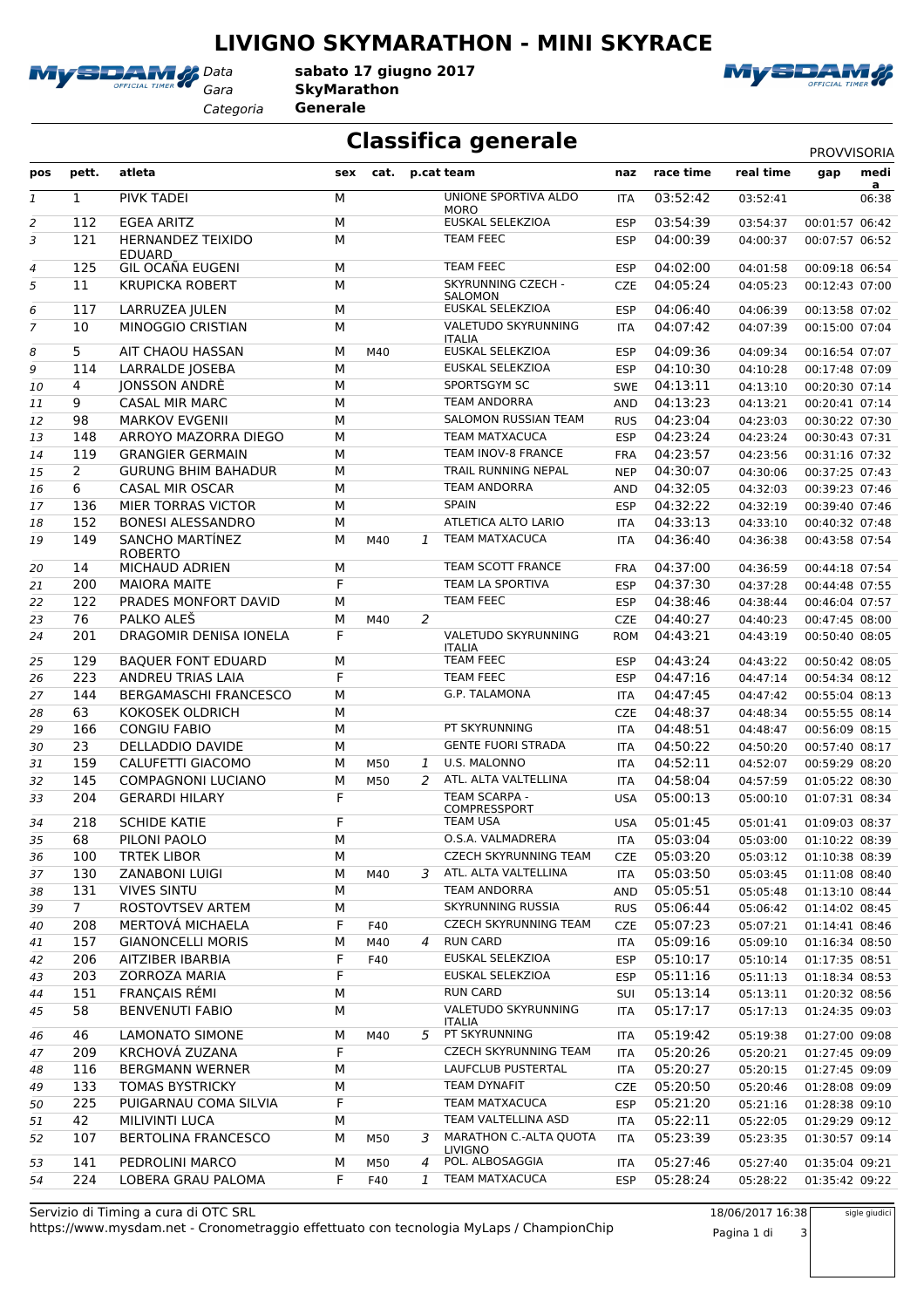## **Classifica generale** PROVVISORIA

| pos | pett.      | atleta                                  | sex | cat. |    | p.cat team                               | naz        | race time | real time | medi<br>gap<br>a                    |
|-----|------------|-----------------------------------------|-----|------|----|------------------------------------------|------------|-----------|-----------|-------------------------------------|
| 55  | 31         | <b>NEILD PAUL</b>                       | M   | M40  | 6  |                                          | <b>GBR</b> | 05:28:40  | 05:28:32  | 01:35:58 09:23                      |
| 56  | 44         | UTINEK VÁCLAV                           | M   |      |    |                                          | <b>CZE</b> | 05:29:18  | 05:29:13  | 01:36:36 09:24                      |
| 57  | 146        | <b>FANCHETTI OMAR</b>                   | M   |      |    | ASD CASTELRAIDER                         | <b>ITA</b> | 05:30:16  | 05:30:11  | 01:37:34 09:26                      |
| 58  | 62         | <b>GUGLIELMETTI LUCA</b>                | М   |      |    | A.S. CANTURINA POL.<br>S.MARCO           | <b>ITA</b> | 05:30:45  | 05:30:42  | 01:38:03 09:26                      |
| 59  | 86         | <b>FAVERIO RICCARDO</b>                 | М   | M40  |    | 7 G.S. OROBIE                            | <b>ITA</b> | 05:31:32  | 05:31:29  | 01:38:50 09:28                      |
| 60  | 153        | <b>TOMASONI STEFANO</b>                 | М   | M40  | 8  | ATL. FRANCIACORTA                        | <b>ITA</b> | 05:32:51  | 05:32:47  | 01:40:09 09:30                      |
| 61  | 71         | PEDRAZZOLI VITTORIO                     | M   | M50  | 5. | A.S. LANZADA                             | <b>ITA</b> | 05:37:38  | 05:37:33  | 01:44:56 09:38                      |
| 62  | 22         | <b>QUIRK THOMAS</b>                     | M   | M40  | 9  | <b>RUN CARD</b>                          | <b>USA</b> | 05:44:41  | 05:44:32  | 01:51:59 09:50                      |
| 63  | 50         | <b>LUZZI FABIAN</b>                     | М   | M40  |    | 10 G.P. TALAMONA                         | <b>ITA</b> | 05:45:58  | 05:45:52  | 01:53:16 09:53                      |
| 64  | 21         | <b>GOLAY LAURENT</b>                    | M   |      |    | <b>RUN CARD</b>                          | SUI        | 05:49:58  | 05:49:48  | 01:57:17 09:59                      |
| 65  | 64         | CRIPPA ALESSANDRO                       | M   | M40  | 11 |                                          | <b>ITA</b> | 05:50:36  | 05:50:21  | 01:57:54 10:01                      |
|     |            |                                         |     |      |    | <b>BOURNEMOUTH</b>                       |            | 05:50:38  |           |                                     |
| 66  | 155<br>170 | DIMITROV MANOL                          | М   |      | 12 | <b>RUNCARD</b>                           | <b>GBR</b> | 05:52:12  | 05:50:33  | 01:57:56 10:01                      |
| 67  | 57         | SARDANO MARCO<br><b>COLOMBINI DEVIS</b> | М   | M40  | 13 |                                          | <b>ITA</b> | 05:54:16  | 05:52:06  | 01:59:30 10:03                      |
| 68  |            |                                         | M   | M40  |    |                                          | <b>ITA</b> |           | 05:54:09  | 02:01:34 10:07                      |
| 69  | 18         | <b>CASTELLAN MARCO</b>                  | M   |      |    | POL. ALBOSAGGIA                          | <b>ITA</b> | 05:56:30  | 05:56:18  | 02:03:48 10:11                      |
| 70  | 120        | PEDRAZZOLI PAOLO                        | М   | M50  | 6  |                                          | <b>ITA</b> | 05:56:37  | 05:56:32  | 02:03:55 10:11                      |
| 71  | 143        | RASTELLI IVAN                           | M   | M40  | 14 | ATLETICA ALTA VALTELLINA                 | <b>ITA</b> | 05:57:05  | 05:57:02  | 02:04:23 10:12                      |
| 72  | 164        | <b>COLOMBO MARCO</b>                    | M   |      |    | G.S.A. COMETA                            | <b>ITA</b> | 05:57:29  | 05:57:18  | 02:04:47 10:12                      |
| 73  | 85         | DELL'ORO ANDREA                         | M   |      |    |                                          | <b>ITA</b> | 05:58:36  | 05:58:28  | 02:05:54 10:14                      |
| 74  | 30         | <b>MERLO FRANCESCO</b>                  | M   |      |    | O.S.A. VALMADRERA                        | <b>ITA</b> | 05:58:36  | 05:58:29  | 02:05:54 10:14                      |
| 75  | 92         | <b>FOURNEL DAVID</b>                    | М   | M40  |    | 15 ECRINS TRAIL RUNNING                  | <b>FRA</b> | 05:59:09  | 05:59:03  | 02:06:27 10:15                      |
| 76  | 77         | <b>CHADIM MICHAL</b>                    | M   |      |    |                                          | <b>CZE</b> | 05:59:28  | 05:59:24  | 02:06:46 10:16                      |
| 77  | 36         | <b>ARCUDI CARMINE</b>                   | M   | M40  | 16 |                                          | <b>ITA</b> | 05:59:47  | 05:59:35  | 02:07:05 10:16                      |
| 78  | 161        | <b>MOKRY MARTIN</b>                     | М   |      |    | <b>RUN SPORT TEAM</b>                    | <b>CZE</b> | 05:59:49  | 05:59:41  | 02:07:07 10:16                      |
| 79  | 65         | <b>BERETTA EMANUELE</b>                 | М   | M50  | 7  | MEDIRUN CUS BERGAMO                      | <b>ITA</b> | 06:00:33  | 06:00:17  | 02:07:51 10:18                      |
| 80  | 135        | <b>SALA MARIO</b>                       | M   | M40  |    | 17 A.S.D. ARCI UISP NAVE                 | <b>ITA</b> | 06:00:33  | 06:00:17  | 02:07:51 10:18                      |
| 81  | 66         | <b>VENTURINO ALESSIO</b>                | M   |      |    | SOCIETA ESCURSIONISTI                    | <b>ITA</b> | 06:02:09  | 06:02:00  | 02:09:27 10:20                      |
| 82  | 162        | DEI CAS DANILO                          | М   |      |    | <b>CIVATES</b><br>ATL. ALTA VALTELLINA   | <b>ITA</b> | 06:02:58  | 06:02:49  | 02:10:16 10:22                      |
| 83  | 171        | <b>SCHAFFENRATH LUKAS</b>               | M   |      |    | SPORTALPEN                               | AUT        | 06:03:00  | 06:02:56  | 02:10:18 10:22                      |
| 84  | 56         | <b>CUSINI JOHN</b>                      | M   |      |    | MARATHON C .- ALTA QUOTA                 | <b>ITA</b> | 06:05:27  | 06:05:20  | 02:12:45 10:26                      |
|     |            |                                         |     |      |    | <b>LIVIGNO</b>                           |            |           |           |                                     |
| 85  | 147        | SORTINO ANDREA                          | М   |      |    | ATL. VALLE BREMBANA                      | <b>ITA</b> | 06:06:06  | 06:06:00  | 02:13:24 10:27                      |
| 86  | 111        | RODYGIN VLADIMIR                        | M   |      |    | <b>RUSSIA</b>                            | <b>RUS</b> | 06:06:30  | 06:06:29  | 02:13:48 10:28                      |
| 87  | 20         | SHCHELKUNOV ALEXANDER                   | М   |      |    |                                          | <b>RUS</b> | 06:07:11  | 06:07:05  | 02:14:29 10:29                      |
| 88  | 78         | SANTALUCIA GAETANO                      | М   | M40  | 18 | <b>GLI ORCHI TRAILERS ASD</b>            | <b>ITA</b> | 06:07:12  | 06:07:04  | 02:14:30 10:29                      |
| 89  | 94         | <b>WYSS ERIK</b>                        | М   | M50  | 8  |                                          | <b>SUI</b> | 06:07:37  | 06:07:27  | 02:14:55 10:30                      |
| 90  | 34         | <b>BOLLAND SEAN</b>                     | M   | M40  | 19 |                                          | <b>GBR</b> | 06:08:55  | 06:08:46  | 02:16:13 10:32                      |
| 91  | 167        | <b>MOLTENI ANTONINO</b>                 | М   | M50  | 9  | LIBERO                                   | <b>ITA</b> | 06:09:13  | 06:09:00  | 02:16:31 10:32                      |
| 92  | 35         | PLAMONDON MATHIEU                       | M   |      |    | RUNCARD                                  | <b>CAN</b> |           |           | 06:09:46  06:09:37  02:17:04  10:33 |
| 93  | 216        | PENSA PATRIZIA                          | F   | F50  | 1  | POL. BESANESE                            | <b>ITA</b> | 06:11:52  | 06:11:36  | 02:19:10 10:37                      |
| 94  | 82         | CAREGNATO ALESSANDRO                    | М   |      |    |                                          | ITA        | 06:12:00  | 06:11:45  | 02:19:18 10:37                      |
| 95  | 109        | <b>MAMBRETTI EMANUELE</b>               | М   | M40  |    | 20 MARATHON C.-ALTA QUOTA                | ITA        | 06:14:40  | 06:14:36  | 02:21:58 10:42                      |
|     |            |                                         |     |      |    | <b>LIVIGNO</b><br>10 U.S. MALONNO        |            |           |           |                                     |
| 96  | 134        | PERLOTTI BRUNO                          | М   | M50  |    | <b>SPAIN</b>                             | <b>ITA</b> | 06:15:53  | 06:15:43  | 02:23:11 10:44                      |
| 97  | 221        | ROMÀN LOPEZ NATALIA                     | F   |      |    |                                          | <b>ESP</b> | 06:19:08  | 06:19:03  | 02:26:26 10:49                      |
| 98  | 108        | <b>RAINOLTER MARIO</b>                  | м   | M50  | 11 | MARATHON C.-ALTA QUOTA<br><b>LIVIGNO</b> | <b>ITA</b> | 06:22:54  | 06:22:37  | 02:30:12 10:56                      |
| 99  | 137        | PENASA ALBINO                           | M   | M50  |    | 12 SKI ALP VAL DI SOLE                   | ITA        | 06:26:12  | 06:26:01  | 02:33:30 11:02                      |
| 100 | 154        | <b>MORELLI DANIELE</b>                  | M   | M50  |    | 13 PT SKYRUNNING                         | <b>ITA</b> | 06:26:59  | 06:26:54  | 02:34:17 11:03                      |
| 101 | 91         | <b>BERETTA NICOLA</b>                   | М   | M40  |    | 21 ALTITUDE RACE                         | <b>ITA</b> | 06:29:32  | 06:29:24  | 02:36:50 11:07                      |
| 102 | 132        | PERLINI GIANLUCA                        | M   | M40  |    | 22 TEAM VALTELLINA ASD                   | <b>ITA</b> | 06:29:32  | 06:29:26  | 02:36:50 11:07                      |
| 103 | 40         | PERLINI MATTEO                          | M   |      |    | TEAM VALTELLINA ASD                      | <b>ITA</b> | 06:29:32  | 06:29:26  | 02:36:50 11:07                      |
| 104 | 41         | PANIGA LUIGI                            | М   |      |    | TEAM VALTELLINA ASD                      | ITA        | 06:29:32  | 06:29:26  | 02:36:50 11:07                      |
| 105 | 172        | <b>VIEJ RADOMIR</b>                     | м   | M40  | 23 |                                          | <b>ITA</b> | 06:37:12  | 06:37:00  | 02:44:30 11:20                      |
| 106 | 118        | <b>BARBALACE DOMENICO</b>               | М   | M40  |    | 24 MARATHON C.-ALTA QUOTA                | <b>ITA</b> | 06:42:36  | 06:42:28  | 02:49:54 11:30                      |
|     |            |                                         |     |      |    | <b>LIVIGNO</b>                           |            |           |           |                                     |
| 107 | 156        | <b>GALLI FAUSTO</b>                     | M   | M50  |    | 14 RUN CARD                              | <b>ITA</b> | 06:44:16  | 06:44:09  | 02:51:34 11:33                      |
| 108 | 48         | <b>GIRGI GIONATA</b>                    | M   |      |    | G.S.A. COMETA                            | <b>ITA</b> | 06:45:02  | 06:44:50  | 02:52:21 11:34                      |
| 109 | 33         | <b>MIDALI FAUSTO</b>                    | М   | M60  | 1  | ATL. VALLE BREMBANA                      | ITA        | 06:45:06  | 06:44:57  | 02:52:25 11:34                      |
| 110 | 45         | LOMBARDI LUCA                           | M   |      |    | OLTRE I PASSI PARMA TRAIL -              | <b>ITA</b> | 06:48:06  | 06:48:01  | 02:55:24 11:39                      |
| 111 | 83         | <b>WALDER SACHA</b>                     | м   |      |    | VILLA BONELLI ASD                        | <b>SUI</b> | 06:48:11  | 06:47:57  | 02:55:29 11:39                      |
| 112 | 104        | <b>BORMOLINI BERNARDO</b>               | М   | M40  |    | 25 MARATHON C.-ALTA QUOTA                | <b>ITA</b> | 06:49:50  | 06:49:36  | 02:57:08 11:42                      |
|     |            |                                         |     |      |    | <b>LIVIGNO</b>                           |            |           |           |                                     |
| 113 | 28         | <b>NADENICEK DAVID</b>                  | М   |      |    |                                          | CZE        | 06:52:23  | 06:52:12  | 02:59:41 11:46                      |
| 114 | 207        | <b>BESSEGHINI CINZIA</b>                | F   |      |    | G.P. 'RUPE MAGNA'                        | <b>ITA</b> | 06:58:07  | 06:57:53  | 03:05:25 11:56                      |

https://www.mysdam.net - Cronometraggio effettuato con tecnologia MyLaps / ChampionChip Servizio di Timing a cura di OTC SRL 18/06/2017 16:38

Pagina 2 di 3

sigle giudici